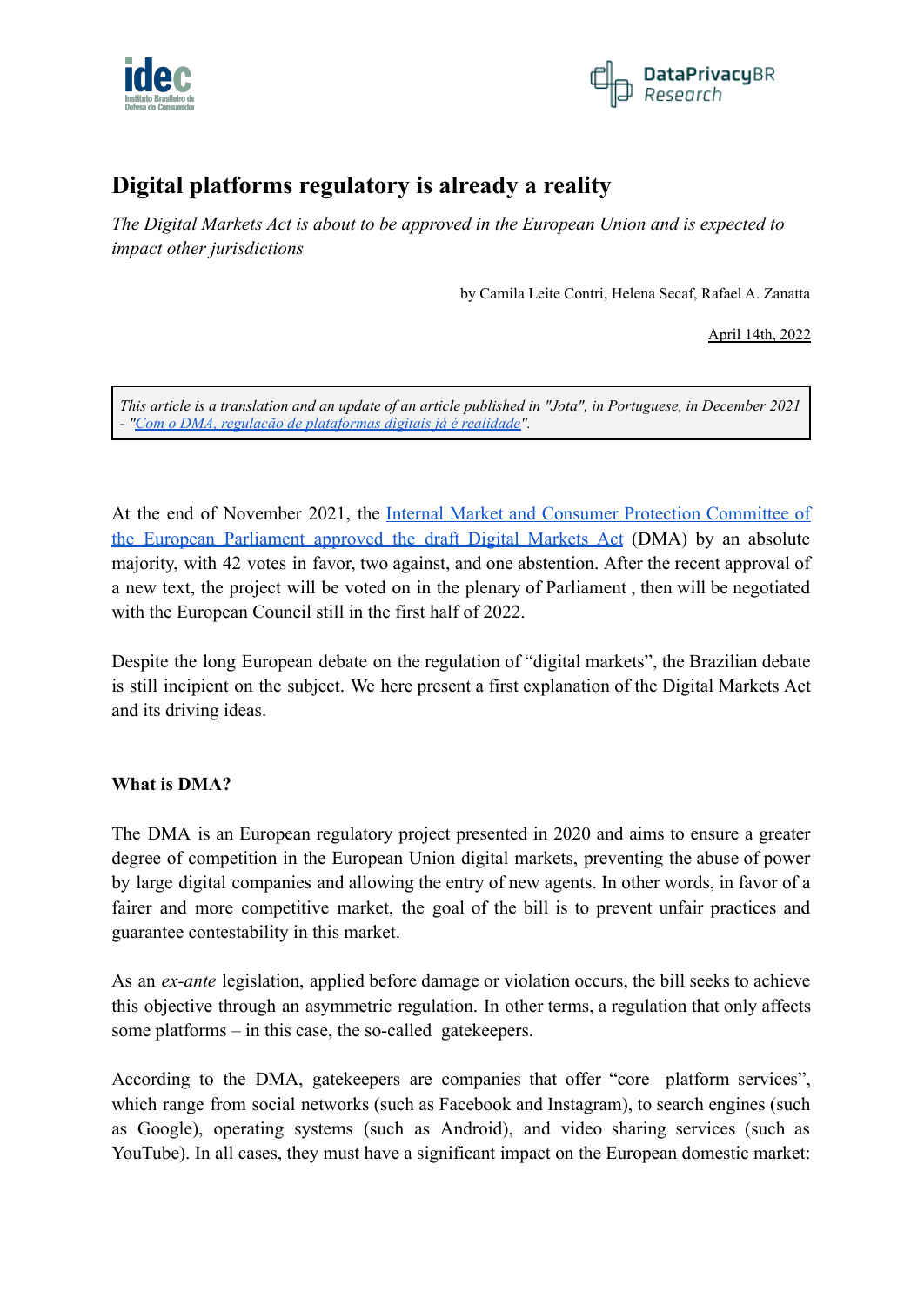



they operate in one or more gateways for customers and enjoy an entrenched and durable position in their operations.

Whether a company falls into the category of a gatekeeper is determined by qualitative and quantitative criteria<sup>1</sup>. These criteria, however, are only presumptions: even if companies meet the established thresholds, they can contest the position of gatekeeper through sufficient and grounded indicators that prove the presumption wrong.

Likewise, it is possible that the European Commission justifiably designates a digital platform providing a core service as a gatekeeper even if it does not reach the established thresholds . When framed as a gatekeeper, the platform is subject to some obligations.

## **What are the obligations imposed by the DMA?**

These platforms are subject to a list of 18 obligations, which include duties ("do's") and prohibitions ("don'ts"). Some previous cases scrutinized by competition authorities, such as Google and Booking in the European Union, inspired the obligations assigned by the DMA. As explained by economist Tommaso Valletti, this is a choice of simplification, so to speak, in the face of the failures of the traditional competition law framework.

For example: on the list of "**do's**" gatekeepers must: allow and technically enable end-users to uninstall pre-installed software applications; ensure compatibility of third-party apps with the gatekeeper operating system and allow those apps and app stores to be accessed by other means; provide advertisers with pricing information and publishers with compensation information, and provide both, free of charge, with access to gatekeeper performance measurement tools and the information needed to perform their ad inventory check.

Among the obligations on the list of "**don'ts**", gatekeepers must refrain from: combining personal data from their core services with personal data from other services of theirs or third parties; enrolling end-users in others of their services to combine personal data; restricting commercial users from bringing complaints related to gatekeeper practices to public authorities; bundle their core service with identification services or with core gatekeeper services; to rank its products and services more favorably than competing third-party products and services (for example, banning *most favored nation* clauses and ensuring services under fair and non-discriminatory conditions).

The Act also imposes restrictions on the so-called *killer acquisitions*, mergers motivated by the exclusion of potential competitors. These obligations are attempts to address problems such as the lack of balance between the rights and obligations of gatekeepers and their commercial users and competitors, which leads to a lack of transparency, lack of contestability, and undermines value creation (long-term efficiency).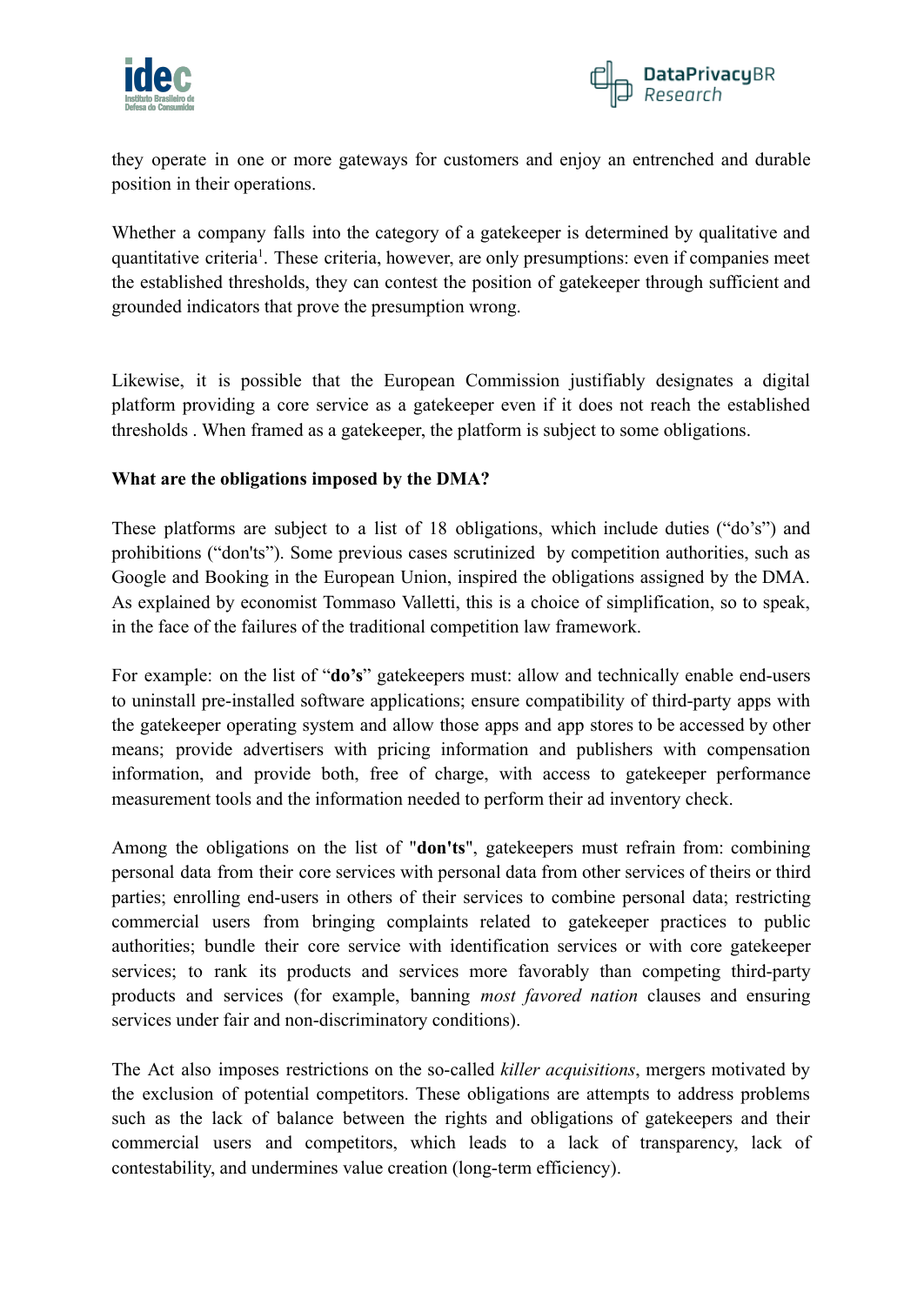



#### **Application of DMA**

The DMA foresees the application of the rules in a centralized way by the European Commission, in cooperation with the national competition authorities of the European countries. Fines range from 4% to 20% of the companies' total revenue.

These rules complement but do not exclude the incidence of competition law. In other words, the proposal establishes *ex-ante* regulation to minimize the harmful structural effects of unfair practices without limiting the *ex-post* intervention capacity of competition law.

#### **DMA context**

The initiative is part of a bigger context of confronting anti-competitive practices perpetuated in digital markets. In recent years, several competition authorities, sharing efforts with academia and the legislature, have produced reports on the competitive issues and challenges generated by the digital economy, seeking to deal with the growing economic power of large technology companies. From these studies and debates, initiatives to regulate large platforms emerged.

In the United [Kingdom](https://www.jota.info/opiniao-e-analise/colunas/fronteiras-concorrencia-regulacao/cooperacao-institucional-e-mercados-digitais-o-exemplo-britanico-e-o-caminho-brasileiro-27052021), the data protection authorities (Information Commissioner's Office, ICO) and the competition authority (Competition Markets Authority, CMA) published a joint document encouraging inter-institutional cooperation on digital market topics. The country also created the Digital Regulation Cooperation Forum (DRCF), which brings together competition, data protection, communications, and financial services authorities. In the [United](https://cicilline.house.gov/press-release/house-lawmakers-release-anti-monopoly-agenda-stronger-online-economy-opportunity) States, five bipartisan bills were proposed in the context of the Antitrust Subcommittee, which in 2020 completed a 16-month investigation into the state of competition in the digital marketplace and the unregulated power wielded by Amazon, Apple, Facebook, and Google. Overall , the projects aim to ensure stricter control over the expansion of digital platforms, regulate mergers and acquisitions criteria, and promote a more favorable environment for competition.

[China's](https://www.ianbrown.tech/2021/11/01/chinas-new-platform-guidelines/) State Administration for Market Regulation (SAMR) has also published proposed guidelines for regulating large platforms. Among the objectives of the guide are the protection of fair competition and the rights and interests of consumers, the promotion of scientific and technological innovation, and more standardized management of Internet platforms.

The international scenario is moving towards the regulation of digital platforms. DMA is a symptom and evidence of a profound change in the mindset of regulators. It is a bet on a regulatory strategy that escapes traditional canons. Undoubtedly, it is an action that may inspire legislative movements in Latin America in the coming years.